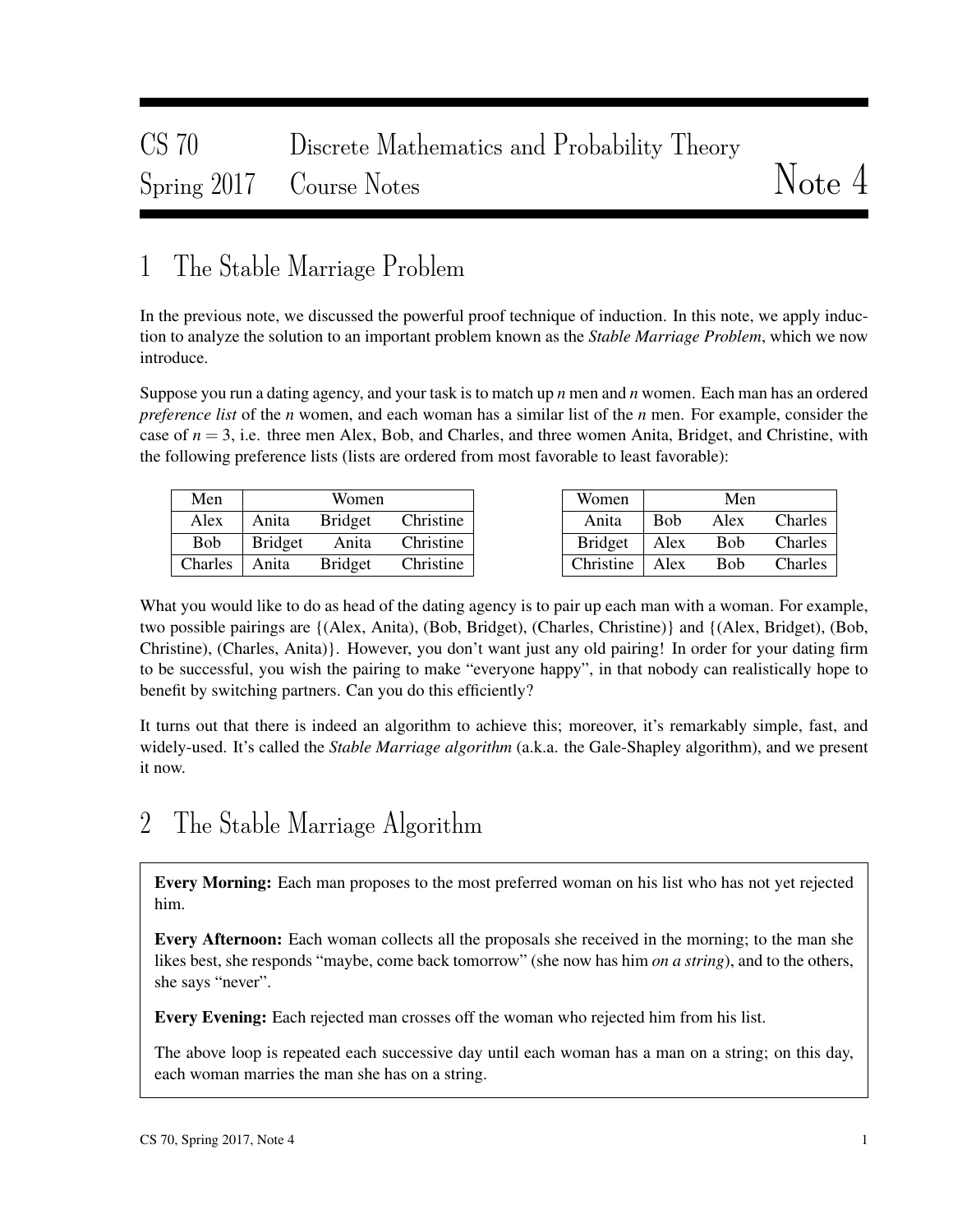| Let's digest the algorithm by running it on our example above. The following table shows which men |  |  |  |
|----------------------------------------------------------------------------------------------------|--|--|--|
| propose to which women on the given day (the men in bold are "on a string"):                       |  |  |  |

| Days           | Women          | Proposals            |
|----------------|----------------|----------------------|
|                | Anita          | Alex, Charles        |
|                | <b>Bridget</b> | <b>Bob</b>           |
|                | Christine      |                      |
| $\overline{c}$ | Anita          | <b>Alex</b>          |
|                | <b>Bridget</b> | <b>Bob</b> , Charles |
|                | Christine      |                      |
| 3              | Anita          | Alex                 |
|                | <b>Bridget</b> | <b>Bob</b>           |
|                | Christine      | <b>Charles</b>       |

Thus, the algorithm outputs the stable pairing: {(Alex, Anita), (Bob, Bridget), (Charles, Christine)}.

Before analyzing the algorithm's properties further, let's take a moment to ask one of the first questions you should always ask when confronted with a new concept: Why study stable marriage in the first place? What makes it and its solution so interesting? For this, we discuss the very real impact of the Gale-Shapley algorithm on the *Residency Match* program.

#### 3 The Residency Match

Perhaps the most well-known application of the Stable Marriage Algorithm is the residency match program, which pairs medical school graduates and residency slots (internships) at teaching hospitals. Graduates and hospitals submit their ordered preference lists, and the stable pairing produced by a computer matches students with residency programs.

The road to the residency match program was long and twisted. Medical residency programs were first introduced about a century ago. Since interns offered a source of cheap labor for hospitals, soon the number of residency slots exceeded the number of medical graduates, resulting in fierce competition. Hospitals tried to outdo each other by making their residency offers earlier and earlier. By the mid-40s, offers for residency were being made by the beginning of junior year of medical school, and some hospitals were contemplating even earlier offers — to sophomores! The American Medical Association finally stepped in and prohibited medical schools from releasing student transcripts and reference letters until their senior year. This sparked a new problem, with hospitals now making "short fuse" offers to make sure that if their offer was rejected they could still find alternate interns to fill the slot. Once again the competition between hospitals led to an unacceptable situation, with students being given only a few hours to decide whether they would accept an offer.

Finally, in the early 1950's, this unsustainable situation led to the centralized system called the National Residency Matching Program (N.R.M.P.) in which the hospitals ranked the residents and the residents ranked the hospitals. The N.R.M.P. then produced a pairing between the applicants and the hospitals, though at first this pairing was not stable. It was not until 1952 that the N.R.M.P. switched to the Stable Marriage Algorithm, resulting in a stable pairing.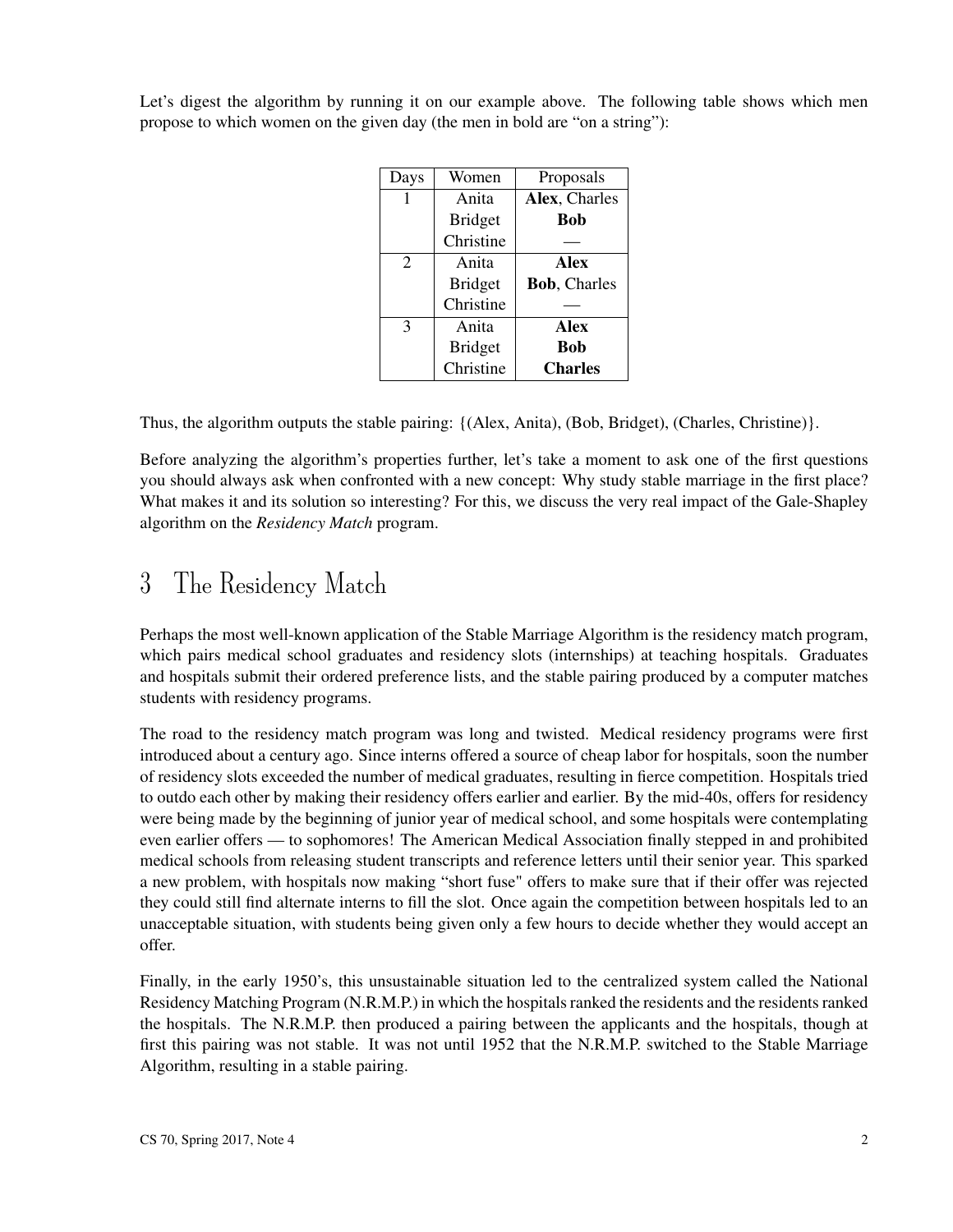Finally, if the above still hasn't convinced you of the worth of this algorithm, consider this: In 2012, Lloyd Shapley and Alvin Roth won the Nobel Prize in Economic Sciences by extending the Stable Marriage Algorithm<sup>[1](#page-2-0)</sup>! (The moral of the story? Computer science pays off.)

## 4 Properties of the Stable Marriage Algorithm

There are two properties we wish to show about the stable marriage algorithm: First, that it doesn't run forever, i.e. it halts, and second, that it outputs a "good" pairing. The former is easy to show; let us do it now.

Lemma 4.1. *The stable marriage algorithm halts.*

*Proof.* The argument is simple: On each day that the algorithm does not halt, at least one man must eliminate some woman from his list (otherwise the halting condition for the algorithm would be invoked). Since each list has *n* elements, and there are *n* lists, this means that the algorithm must terminate in at most  $n^2$  days.

Next, we'd like to show that the algorithm finds a "good" pairing. Before we do so, let's clarify what we mean by "good".

# 4.1 Stability

What properties should a good pairing have? Perhaps we'd like to maximize the number of first ranked choices? Alternatively, we could minimize the number of last ranked choices. Or maybe it would be ideal to minimize the sum of the ranks of the choices, which may be thought of as maximizing the average happiness.

In this lecture we will focus on a very basic criterion: *stability*. A pairing is unstable if there is a man and a woman who prefer each other to their current partners. We will call such a pair a *rogue couple*. So a pairing of *n* men and *n* women is stable if it has no rogue couples. Let us now recall our example from earlier:

| Men        | Women          |                |           |  |  |
|------------|----------------|----------------|-----------|--|--|
| Alex       | Anita          | <b>Bridget</b> | Christine |  |  |
| <b>Bob</b> | <b>Bridget</b> | Anita          | Christine |  |  |
| Charles    | Anita          | <b>Bridget</b> | Christine |  |  |

| Women          | Men        |      |         |  |  |
|----------------|------------|------|---------|--|--|
| Anita          | <b>Bob</b> | Alex | Charles |  |  |
| <b>Bridget</b> | Alex       | Bob  | Charles |  |  |
| Christine      | Alex       | Bob  | Charles |  |  |

*Sanity check!* Consider the following pairing for the example above: {(Alex, Christine), (Bob, Bridget), (Charles, Anita)}. Why is this pairing unstable? (Hint: Alex and Bridget are a rogue couple — why?)

Here is a stable pairing for our example: {(Bob, Anita), (Alex, Bridget), (Charles, Christine)}. Why is (Alex, Anita) *not* a rogue couple here? It's certainly true that Alex would rather be with Anita than his current partner. Unfortunately for him, Anita would rather be with her current partner than with Alex. Note

<span id="page-2-0"></span><sup>&</sup>lt;sup>1</sup> See [this link](http://www.nobelprize.org/nobel_prizes/economic-sciences/laureates/2012/popular-economicsciences2012.pdf) for details.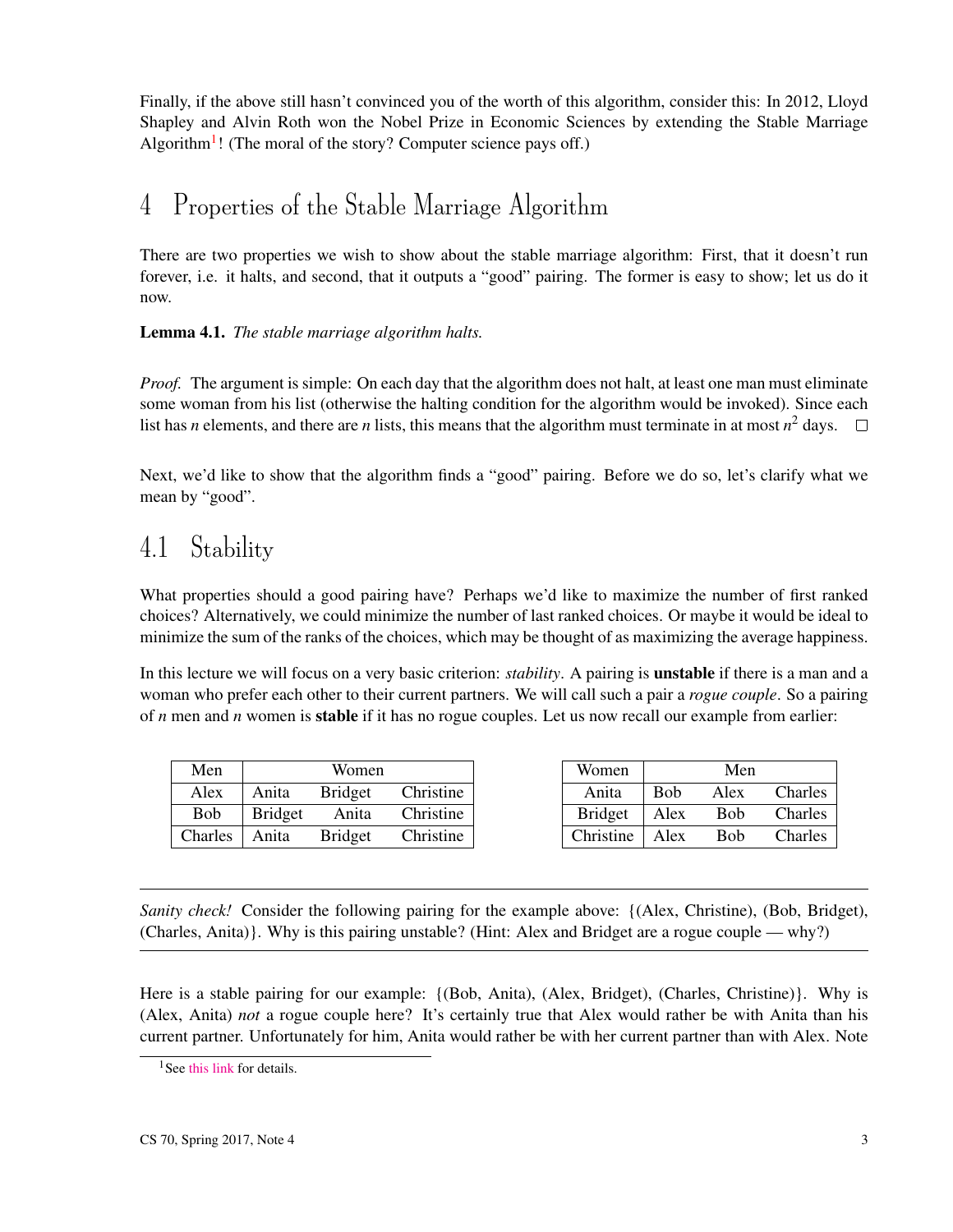also that both Charles and Christine are paired with their *least* favorite choice in this matching. Nevertheless, it *is* a stable pairing, since none of their preferred choices would rather be with them.

Before we discuss how to find a stable pairing, let us ask a more basic question: Do stable pairings always exist? Surely the answer is yes, since we could start with any pairing and make it more and more stable as follows: If there is a rogue couple, modify the current pairing so that they are together. Repeat. Surely this procedure must result in a stable pairing? Unfortunately this reasoning is not sound! Why? Although pairing up the rogue couple reduces the number of rogue couples by one, it may also *create new* rogue couples.

Let's further illustrate the fallacy of the reasoning above by applying it to a closely related scenario known as the *Roommates Problem*. In this problem, we have 2*n* people who must be paired up to be roommates (the difference being that unlike in stable marriage, a person can be paired with any of the other 2*n*−1 people, i.e. there is no concept of *gender*). Now, suppose our approach of iteratively matching up rogue couples indeed *did* work. Since this approach does not exploit the existence of different genders, we can apply it to the roommates problem. Thus, we conclude there must always exist a stable pairing for roommates. Wouldn't you be surprised then to read the following counterexample, which gives an instance of the roommates problem which does *not* have a stable pairing!

| Roommates |     |   |   |  |  |
|-----------|-----|---|---|--|--|
|           | B   |   | D |  |  |
| B         | e N | д |   |  |  |
|           |     | В |   |  |  |
|           |     |   |   |  |  |

We claim that in this instance, there always exists a rogue couple for any pairing. For example, the pairing  ${(A,B), (C,D)}$  contains the rogue couple B and C. How about  ${(B,C), (A,D)}$ ? This pairing is unstable because now A and C are a rogue couple.

*Sanity check!* Verify that in this example there is *no* stable pairing!

We conclude that any proof that there always exists a stable pairing in the stable marriage problem *must* use the fact that there are two genders in an essential way. In the next section we give such a proof, and a nifty one at that: We prove that there must exist a stable pairing because the stable marriage algorithm always outputs one!

## <span id="page-3-1"></span>4.2 Analysis

We now prove that the stable marriage algorithm always outputs a stable pairing. Why should this be the case? Consider the following intuitive observation:

<span id="page-3-0"></span>Observation 4.1. *Each man begins in the algorithm with his first choice being a possibility; as the algorithm proceeds, however, his best available option can only get* worse *over time. In contrast, women's options can only get* better *with time.*

Thus, as the algorithm progresses, each man's options get worse, while each woman's improves; at some point, the men and the women must "meet" in the middle, and intuitively such a pairing should be stable.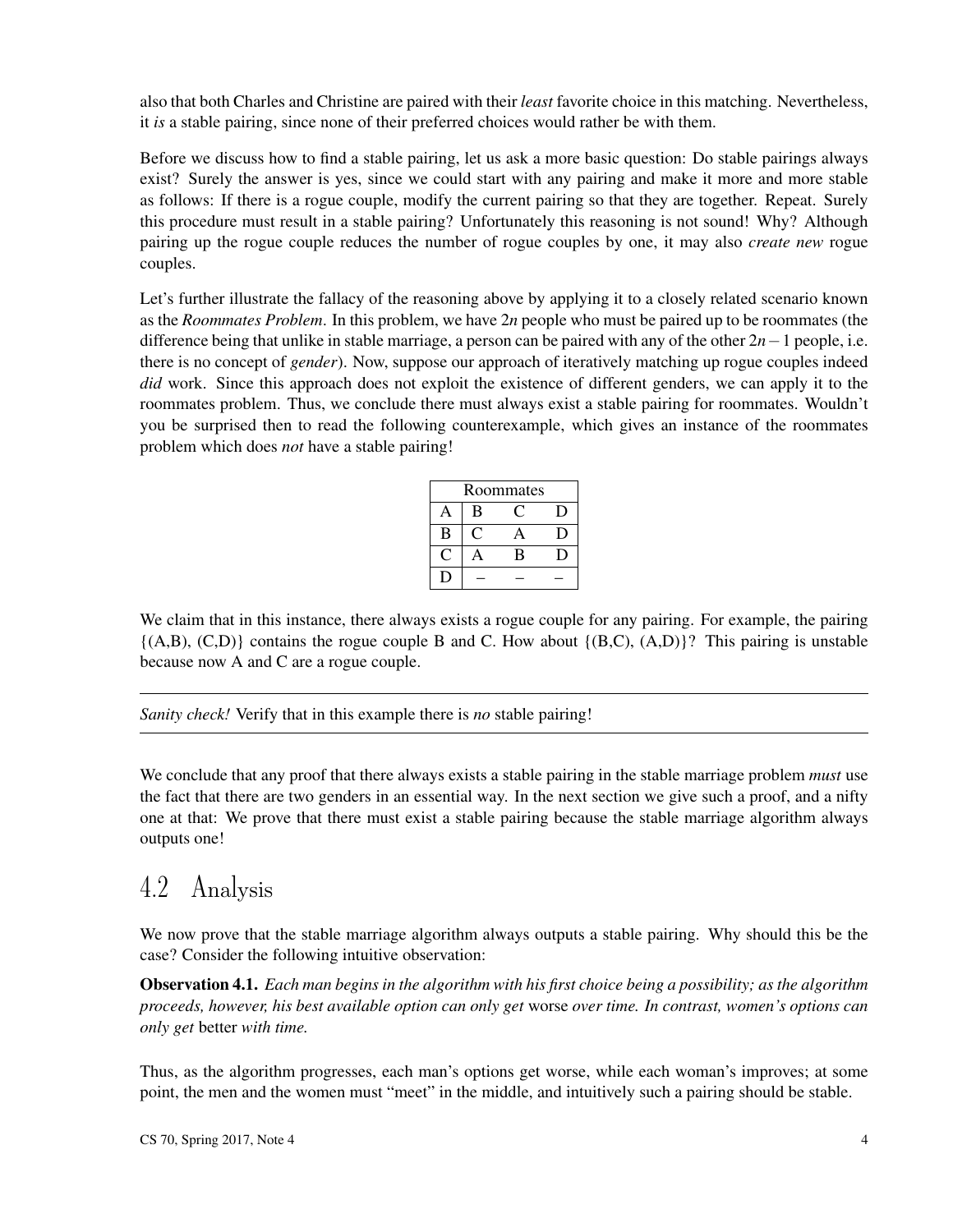Let us formalize this intuition beginning with a formal statement of Observation [4.1](#page-3-0) via the following lemma.

<span id="page-4-0"></span>Lemma 4.2 (Improvement Lemma). *If man M proposes to woman W on the kth day, then on every subsequent day W has someone on a string whom she likes at least as much as M.*

*Proof.* We proceed by induction on the day *j*, such that  $j \geq k$ .

*Base case*  $(i = k)$ : On day k, two cases are possible: (1) Either *W* has nobody on a string, in which case she says "maybe" to *M*, or (2) she has another man  $M'$  on a string, in which case, she says "maybe" to *M* only if she prefers  $M$  to  $M'$ . In either case, on day  $k$ ,  $W$  has someone on a string who she likes at least as much as *M*.

*Inductive Hypothesis:* Suppose the claim is true for  $j > k$ .

*Inductive Step*: We prove the claim for day  $j + 1$ . By the Induction Hypothesis, on day *j*, *W* had a man *M<sup>'</sup>* on a string which she likes at least as much as *M*. On day  $j + 1$ , two cases are possible: (1) Either nobody proposes to *W*, in which case *W* keeps *M'* on a string, or (2) a man *M''* proposes to *W*, in which case, she says maybe to  $M''$  only if she prefers  $M''$  to  $M'$ . In either case, W has someone on a string who she likes at least as much as *M*.  $\Box$ 

**Detour: The Well-Ordering Princple.** Let's take a moment to consider an alternate proof of Lemma [4.2;](#page-4-0) in the process, we'll uncover a fundamental principle which is equivalent to induction.

*Alternate proof of Lemma [4.2.](#page-4-0)* As in our original proof, the claim certainly holds on day  $j = k$ . Suppose now, for sake of contradiction, that the *j*th day for  $j > k$  is the first counterexample where *W* has either nobody or some  $M^*$  inferior to M on a string. On day  $j-1$ , she has M' on a string and likes M' at least much as *M*. According to the algorithm, *M'* still proposes to *W* on the *j*th day since she said "maybe" the previous day. So *W* has the choice of at least one man on the *j*th day; moreover, her best choice is at least as good as *M'*, and according to the algorithm she will choose him over *M*<sup>∗</sup>. This contradicts our initial assumption.  $\Box$ 

What proof technique did we use to prove this lemma? Is it contradiction? Or some other beast entirely? It turns out that this *also* a proof by induction! Why? Well, we began by establishing the base case of  $j = k$ . Next, instead of proving that for all *j*,  $P(j) \implies P(j+1)$ , we showed that the *negation* of this statement is false, i.e. that "there exists *j* such that  $\neg (P(j) \Longrightarrow P(j+1))$ " does not hold; thus, by the principle of the excluded middle, it must indeed hold that for all *j*,  $P(j) \implies P(j+1)!$ 

*Sanity check!* Ensure you understand why these two proofs are equivalent.

Let us now be a bit more careful — what exactly allowed us to take this alternate approach? The answer lies in a very special property of the natural numbers known as the *Well-Ordering Principle*. This principle intuitively says that any set of natural numbers contains a "smallest" element. Formally:

**Definition 4.1** (Well-ordering principle). *If*  $S \subseteq \mathbb{N}$  *and*  $S \neq \emptyset$ *, then S* has a smallest element.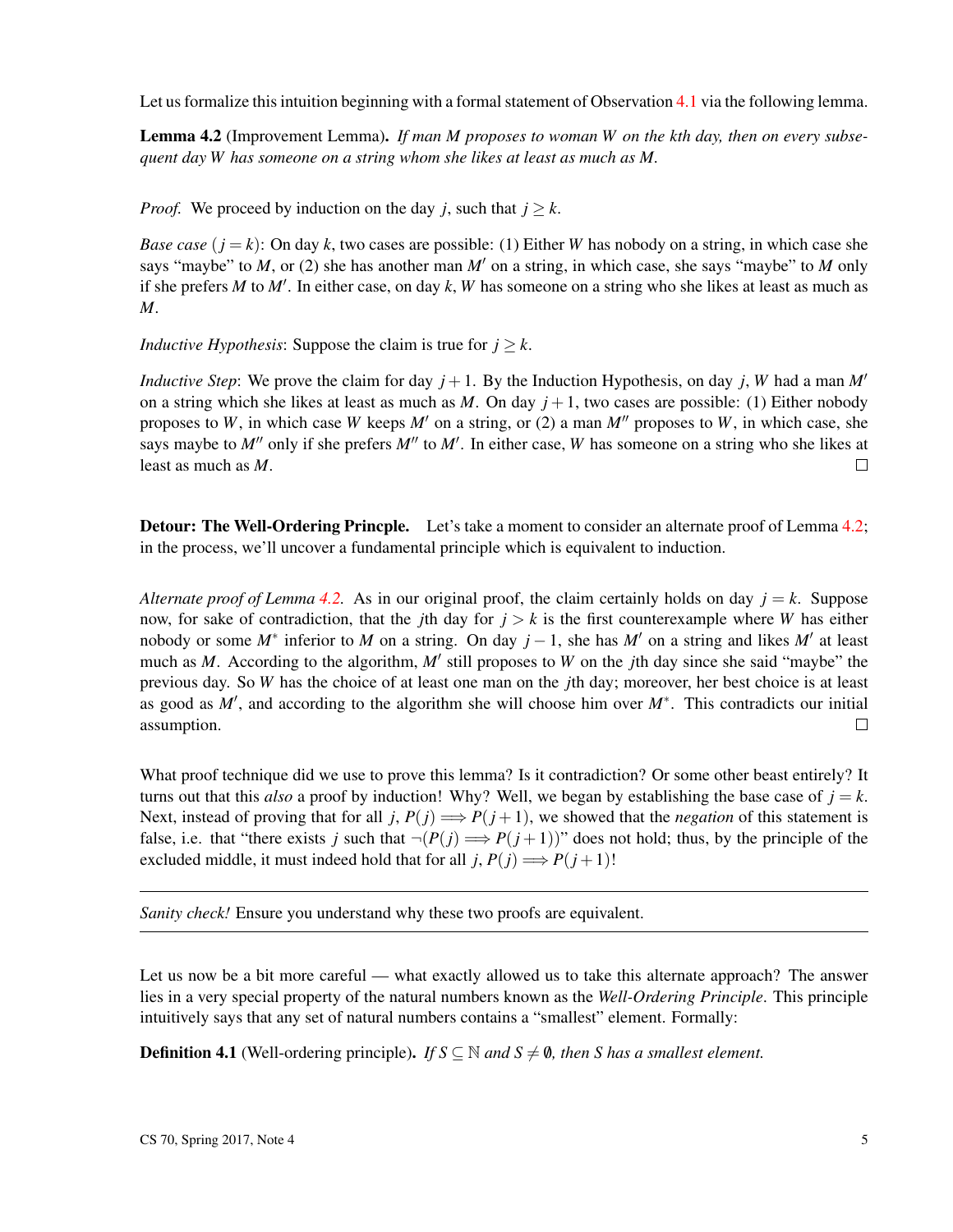*Sanity check!* Consider set  $S = \{5, 2, 11, 7, 8\} \subset \mathbb{N}$ . Verify that the well-ordering principle holds for *S*.

Where did we use the well-ordering principle in our proof? In the line "Suppose ... that the *j*th day for  $j > k$ is the first counterexample..." — specifically, if the natural numbers did not obey this principle, then the notion of a *first* counterexample would be nonsense! Note also that induction relies on this principle: The statement "for all *j*,  $P(j) \implies P(j+1)$ " only makes sense if there is a well-defined order imposed on the natural numbers (i.e. that 3 comes before 4, and 4 comes before 5, etc...). That the natural numbers obey this principle may be a fact you have long taken for granted; but there do exist sets of numbers which do *not* satisfy this property! In this sense, the natural numbers are indeed quite special.

*Sanity check!* Do the integers satisfy the well-ordering principle? Can you think of a set of numbers you are familiar with which *doesn't* satisfy this principle? (Hint: This set is as "real" as it gets.)

Returning to our analysis of the stable marriage algorithm. Returning to our analysis, we now prove that when the algorithm terminates, all 2*n* people are paired up. Before reading the proof, see if you can convince yourself that this is true. The proof is remarkably short and elegant, and critically uses the Improvement Lemma.

Lemma 4.3. *The stable marriage algorithm terminates with a pairing.*

*Proof.* We proceed by contradiction. Suppose that there is a man *M* who is left unpaired when the algorithm terminates. He must have proposed to all *n* of the women on his list. By the Improvement Lemma, each of these *n* women has had someone on a string since *M* proposed to her. Thus, when the algorithm terminates, *n* women have *n* men on a string not including *M*. So there must be at least  $n + 1$  men. But this is a contradiction, since there are only *n* men.  $\Box$ 

Now, before we prove that the output of the algorithm is a *stable* pairing, let us first do a sample run-through of the stable marriage algorithm. We will use the preference lists given earlier, which are duplicated here for convenience:

| Men        | Women          |                |           |  |  |  |
|------------|----------------|----------------|-----------|--|--|--|
| Alex       | Anita          | <b>Bridget</b> | Christine |  |  |  |
| <b>Bob</b> | <b>Bridget</b> | Anita          | Christine |  |  |  |
| Charles    | Anita          | <b>Bridget</b> | Christine |  |  |  |

| Women          | Men         |            |         |  |  |
|----------------|-------------|------------|---------|--|--|
| Anita          | <b>B</b> ob | Alex       | Charles |  |  |
| <b>Bridget</b> | Alex        | <b>Bob</b> | Charles |  |  |
| Christine      | Alex        | Bob        | Charles |  |  |

The following table shows which men propose to which women on the given day (the circled men are the ones who were told "maybe"):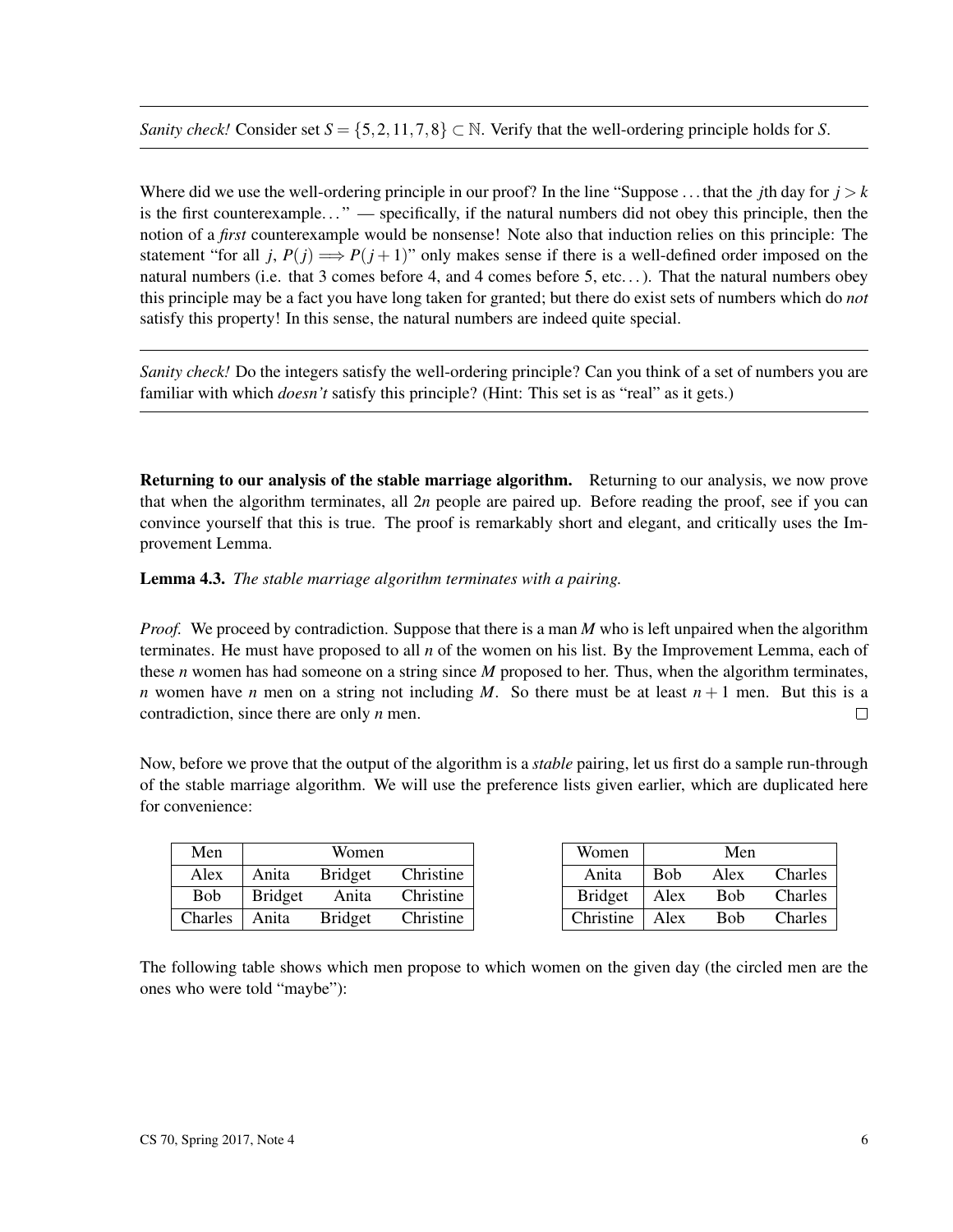| Days | Women              | Proposals |
|------|--------------------|-----------|
|      | A                  | D, 3      |
|      | В                  |           |
|      | d                  |           |
| 2    | A                  |           |
|      | $_{\rm C}^{\rm B}$ | W<br>D, 3 |
|      |                    |           |
| 3    | A                  |           |
|      | B                  |           |
|      | $\rm \bar{c}$      |           |

Thus, the stable pairing which the algorithm outputs is:  $\{(1,A), (2,B), (3,C)\}.$ 

Theorem 4.1. *The pairing produced by the algorithm is always stable.*

*Proof.* We give a direct proof that no man *M* can be involved in a rogue couple. Consider any couple (*M*,*W*) in the pairing and suppose that *M* prefers some woman *W*<sup>∗</sup> to *W*. We will argue that *W*<sup>∗</sup> prefers her partner to *M*, so that  $(M, W^*)$  cannot be a rogue couple. Since  $W^*$  occurs before *W* in *M*'s list, he must have proposed to her before he proposed to *W*. Therefore, according to the algorithm, *W*<sup>∗</sup> must have rejected him for somebody she prefers. By the Improvement Lemma, *W*<sup>∗</sup> likes her final partner at least as much, and therefore prefers him to *M*. Thus no man *M* can be involved in a rogue couple, and the pairing is stable.  $\Box$ 

### 5 Optimality

In Section [4.2,](#page-3-1) we showed that the stable marriage algorithm always outputs a stable pairing. But is this so impressive? Will your dating service really be successful outputting matches which are just "good enough"? Of course not! To offer the best dating service around, you require some notion of *optimality* in the solutions you obtain.

Consider, for example, the case of 4 men and 4 women with the following preference lists (for simplicity, we use numbers and letters below to label the men and women):

| Men |  | Women |   | Women |        | Men |  |
|-----|--|-------|---|-------|--------|-----|--|
|     |  |       |   |       |        |     |  |
|     |  |       | в |       |        |     |  |
| ◠   |  |       |   |       | $\sim$ |     |  |
|     |  |       |   |       |        |     |  |

For these lists, there are exactly two stable pairings:  $S = \{(1, A), (2, D), (3, C), (4, B)\}\$ and  $T = \{(1, A), (2, C),$ (3,D), (4,B)}. The fact that there are *two* stable pairings raises the question: What is the best possible partner for each person? For example, let us consider man 2. The trivial best partner for 2 is his first choice, woman *A*; unfortunately, *A* is just not a realistic possibility for him, as pairing him with *A* would not be stable, since he is so low on her preference list. Indeed, there is no stable pairing in which 2 is paired with A. Examining the two stable pairings, we find that the best possible realistic outcome for man 2 is to be matched to woman D. This demonstrates that the notion of "best partner" can be a bit fuzzy if we are not careful.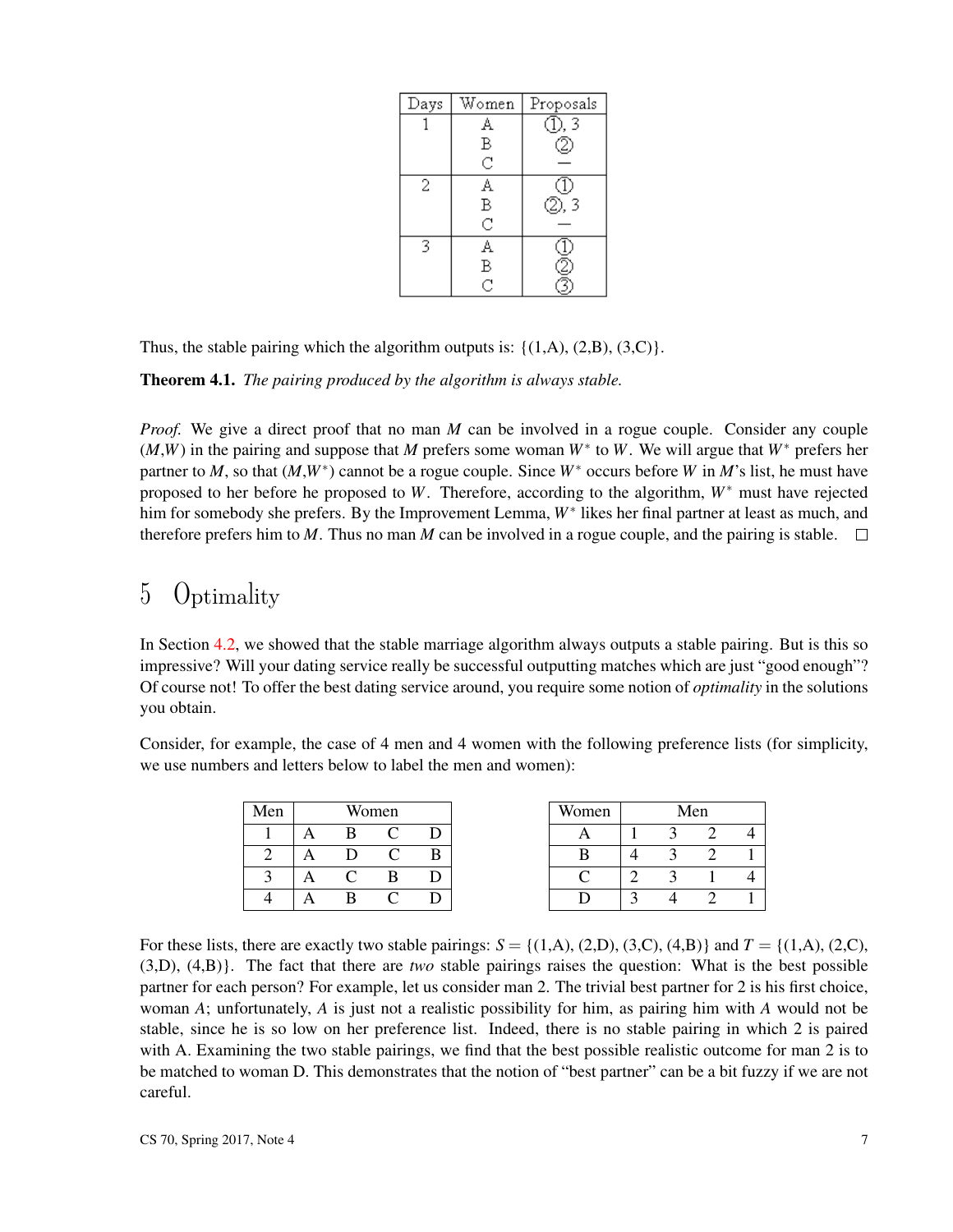So, let us be careful; inspired by the discussion above, here is a rigorous definition of optimality.

Definition 4.2 (Optimal woman for a man). *Among all stable pairings, who is the most preferred woman a man can be paired up with? This woman is the* optimal *woman for this man.*

In other words, the optimal woman is the best that a man can do in a pairing, given that the pairing is stable.

*Sanity check!* Who are the optimal women for each man *A*, *B*, *C*, and *D* in our example above? (Hint: The optimal woman for man 2, as discussed above, is *D*.)

By definition, the best that each man can hope for is to be paired with his optimal woman. But can all men achieve this optimality *simultaneously*? In other words, is there a stable pairing such that each man is paired with his optimal woman? If such a pairing exists, we will call it a *male optimal* pairing. Turning to the example above, *S* is a male optimal pairing since *A* is 1's optimal woman, *D* is 2's optimal woman, *C* is 3's optimal woman, and *B* is 4's optimal woman. Similarly, we can define a female optimal pairing, which is the pairing in which each woman is paired with her optimal man.

*Sanity check!* Check that *T* is a female optimal pairing.

We can also go in the opposite direction and define the *pessimal* woman for a man to be the lowest ranked woman whom he is ever paired with in some stable pairing. This leads naturally to the notion of a *male pessimal* pairing — can you define it, and also a female pessimal pairing?

Now, we get to the heart of the matter: Who is better off in the Stable Marriage Algorithm — men or women?

<span id="page-7-0"></span>Theorem 4.2. *The pairing output by the Stable Marriage algorithm is male optimal.*

*Proof.* Suppose for sake of contradiction that the pairing is *not* male optimal. Then, there exists a day on which some man was rejected by his optimal woman; let day k be the first such day. On this day, suppose *M* was rejected by  $W^*$  (his optimal mate) in favor of  $M^*$ . By definition of optimal woman, there must be exist a stable pairing  $T$  in which  $M$  and  $W^*$  are paired together. Suppose  $T$  looks like this:  $\{\ldots, (M, W^*)$ ,..., $(M^*, W')$ ,...}. We will argue that  $(M^*, W^*)$  is a rogue couple in *T*, thus contradicting stability.

First, it is clear that *W*<sup>∗</sup> prefers *M*<sup>∗</sup> to *M*, since she rejected *M* in favor of *M*<sup>∗</sup> during the execution of the stable marriage algorithm. Moreover, since day *k* was the first day when some man got rejected by his optimal woman, on day *k M*<sup>∗</sup> had not yet been rejected by his optimal woman. Since he proposed to *W*<sup>∗</sup> on the *k*-th day, this implies that *M*<sup>∗</sup> likes *W*<sup>∗</sup> at least as much as his optimal woman, and therefore at least as much as *W'*. Therefore,  $(M^*, W^*)$  form a rogue couple in *T*, and so *T* is not stable. Thus, we have a contradiction, implying the pairing is male optimal.  $\Box$ 

What proof techniques did we use to prove this Theorem [4.2?](#page-7-0) Again, it is a proof by induction, structured as an application of the well-ordering principle.